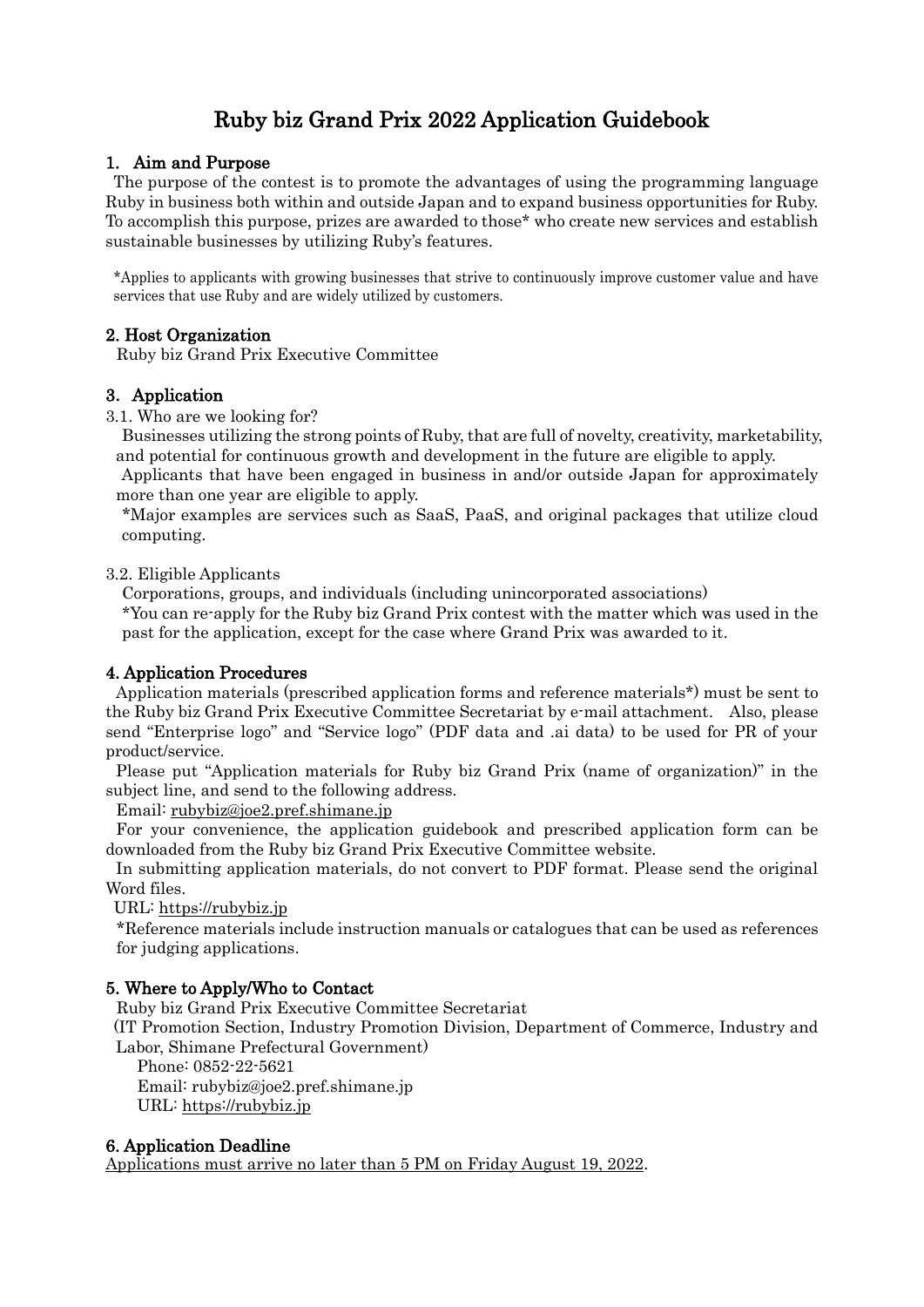# 7. Screening Criteria

Applications will be evaluated mainly on the following criteria:

- 7.1. Potential for growth and business sustainability
- 1) Originality, creativity, and competitiveness

・What you focused on creating the service (background, motivation, and objectives) and business strategy

・ Whether the service is brimming with creative ideas, how it is different from other services/products, and what advantages it has over other services/products

2) Marketability and growth potential (results of launching the business/track record)

・Growth in indicators such as sales and number of customers over the last three years (indication that your business has grown over time)

Innovative efforts to respond to customer needs (e.g. business analysis, utilization of feedback, public relations)

3) Potential (future outlook)

・A clear mid- to long-term vision, which is highly feasible (and having a clear grasp of market trends)

・Innovative efforts to put the business on a path of growth (a sustainable system that facilitates steady growth)

#### 7.2. Involvement with Ruby

1) System explanation by use of architecture drawing etc. [Exemplification of expected technical areas]

- ・Web application
- ・IoT (edge computing, sensor devices etc.), machine control
- ・Infrastructure
- ・Data analysis/utilization

2) Please describe reasons for adopting Ruby and explain the actual feeling you have got regarding the strength/merit of Ruby.

3) Contribution to the popularization of Ruby/education of personnel

7.3. Social impact of the business (effectiveness and influence of the business)

・Contribution to the development of the industry and the business community, betterment of the local community and economy, and related ripple effects.

7.4. Other unique characteristic items which you want to show with pride

#### 8. Screening Procedures

Screening is conducted by a screening committee composed of experts, in accordance with the following procedures:

8.1. Screening

Application materials (i.e., prescribed application form and reference materials) are examined against the screening criteria. About five enterprises will be selected to receive awards.

Please note that if there are any items that need to be confirmed during the screening process, we may make inquiries to your contact person. But also note that we cannot answer questions concerning the content of the screening.

#### 8.2. Schedule

1) Application period: Mon., May 9, 2022 to Fri., August19, 2022

- 2) Promotional activities for applicant enterprises: Promotional activities for about 2 months.
- 3) Screening and selection: Late September, 2022

4) Award ceremony and related events: Wednes., November 9, 2022 (in Matsue City, Shimane Prefecture)

\*One person's travel expenses will be paid for the presenter.

\*If the situation becomes troublesome due to the new-coronavirus pandemic, the prize-giving ceremony could possibly be carried out on line, or it might be cancelled.

5) Promotion of award-winning enterprises: Promotion through promotional videos and other forms of media for one year